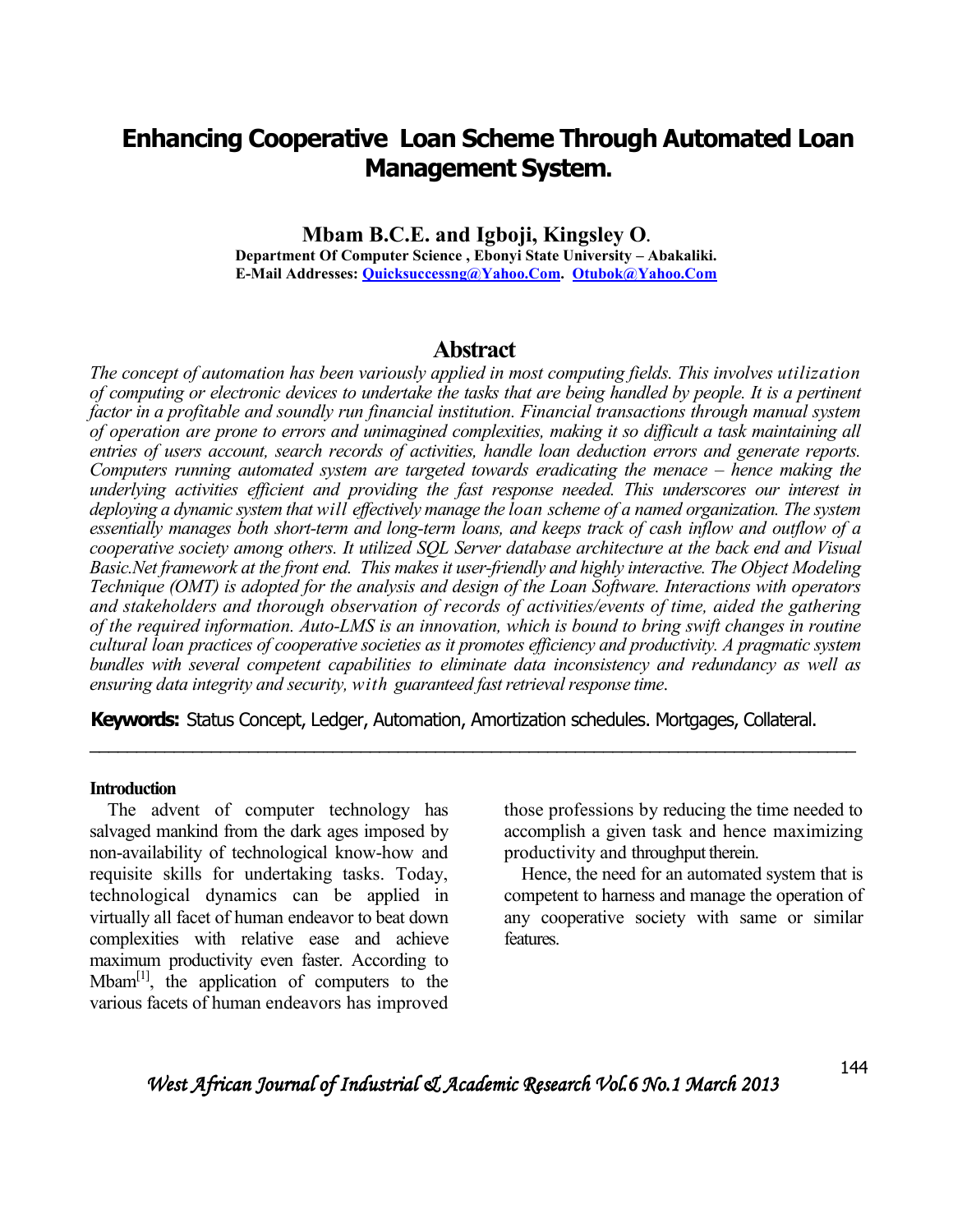## **Background of study**

An automated system therefore, is a system designed to take in data and process it using a predefined format, thereby generating the expected result. Loan management system is being designed to automate the back office activities of financial institutions offering different types of loans.

 Depending on a company's requirements, loan transactions can be subdivided into product types, which can define specific forms of loan or business areas. You define the product types in customizing for loans according to your individual requirements. Also, assign each product type to a product category and condition group.

 The inherent risks, inconsistencies and errors associated with manual financial transactions and computations demands the use of automated system for simplicity of operation, accuracy and proven results.

 Information technology era provided gateways to streamline the daily financial transactions of various financial institutions. Therefore, such contentious issues as:

- Time/speed of data operations (i.e. processing and transmission);
- Errors in computation;
- Menace of excess deduction of loan repayment;
- Difficulty in maintaining all entries;
- Difficulty in searching a particular record or group of records;
- Poor and irregular report generation for all transactions are adequately addressed.

 These factors have indeed hindered effectiveness, efficiency and overall performance of the scheme. But the system in focus took on these factors - enthroned the desired flexibility, ensured that credibility and integrity of data is highly maintained.

According to Wayne  $[2]$ , to truly manage or operate effectively, you need the requisite skills that make for attainment of established objectives. Therefore, as a loan manager, it is critical for you to possess industry expertise to assist your chief executive officer and staff in planning. It is equally as important to maintain the technical expertise needed to design and administer systems and controls to carry out policies and required compliance with laws and regulations.

# **Methodology**

 The Object Modeling Technique (OMT) is considered most suitable form of methodology in automating the system in question. Osuagwu [3] posits that this methodology deals with object oriented development in terms of analysis and design of a given system . It enhances clarity of the problem and brings out definite concepts associated with this problem domain. The problem in view has to further reflect object, dynamic and functional models which represents system architecture, interactions (creating events) and methods of data operation respectively. OMT helps to model a system in such a way that one can easily manipulate the objects to interact appropriately. It encompasses the structured, information and object-oriented analysis and design.

 Moreover, it enhances adequate representation of the system architecture, extracts the objects and gives rise to a design based on these objects. This helps to define concisely the problem in focus, develop solution strategies, identifies and extracts each of the modules and objects (which now form the data structures) in its reasonable smallest comprehensible unit. And finally, the model specifies the appropriate operation to be carried on each module and perform the detailed design.

# **Structural Analysis**

 Ideally, any cooperative society would basically draw her income from membership registration fee and routine savings contribution of the members over the months. This savings are separated into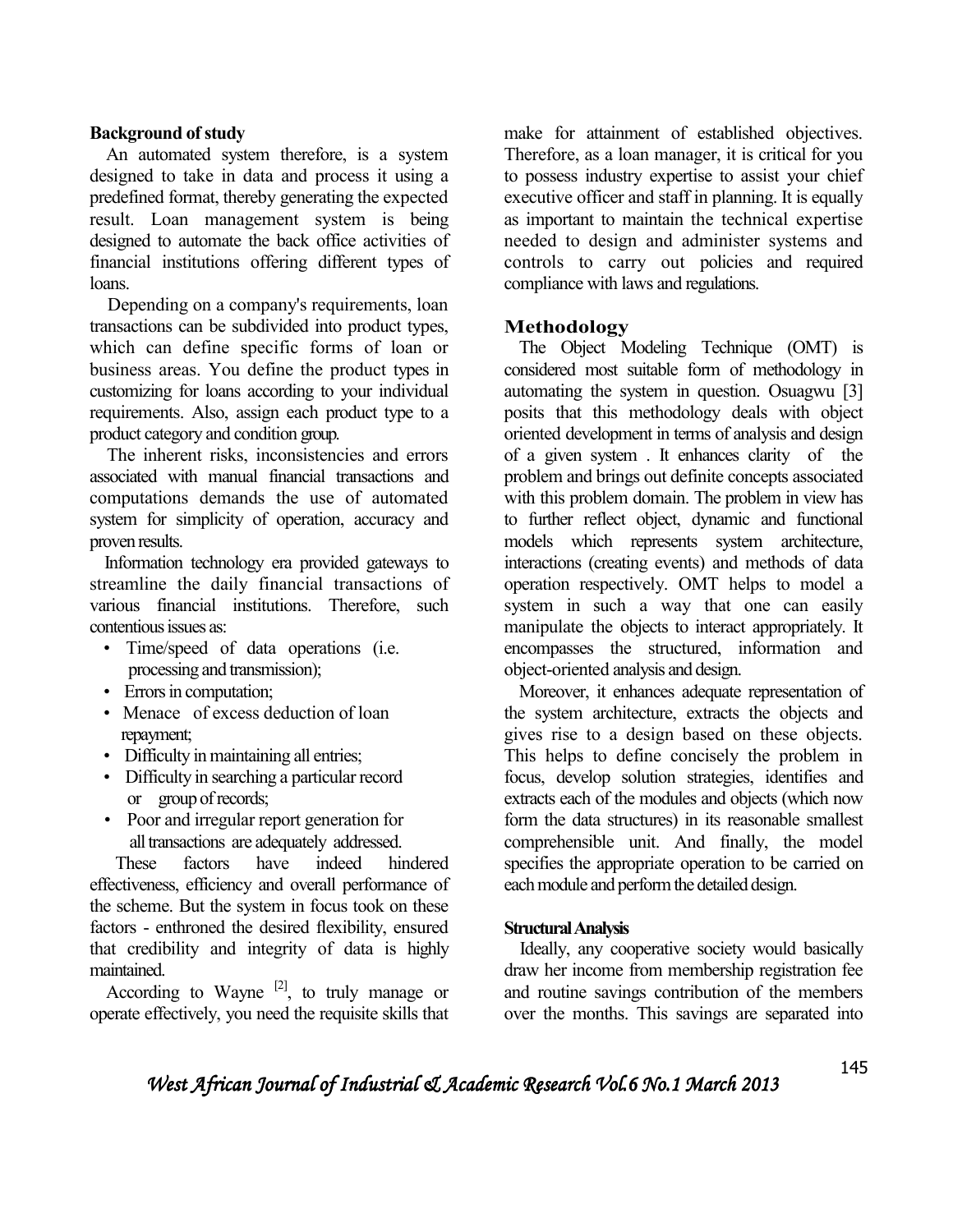project and ordinary savings. The ordinary savings which is a fixed amount is mandatory for every member and it is non refundable, while the project savings is according to the varying salary capabilities of members which can be re-embossed as condition applies.

 These contributions are however traded with through giving of loans and stocking goods so as to enhance the financial income of the society and from whence they calculate the benefit of an individual based on the amount so contributed on a monthly or yearly basis.

#### **Conditions/ Modus Operandi of Loan Scheme**

 Beneficiaries of the loan scheme must be permanent staff of the parent establishment.

 Also, the beneficiary must be a registered member of the society who must have saved not less than thirty five percent (35%) of the loan amount being sought for. Products offered in the scheme include short term and long term or project loan. While the short term loans run on a maximum of three months, the later runs a maximum of 24 calendar months with a definite percentage interest respectively. Loan repayment is evenly or equally distributed to span through the number of months allowed. Deduction is effected through standing order from the society's coordinator to the accounts department of staff employer.

### **Data Flow Diagram Analysis**

 Data Flow Diagram (DFD) shows the way data is moving within the system. It essentially helps users to understand how the system works and probably suggest necessary modification(s). The system operation is summarized in DFDs level 0 and level 1 thus:

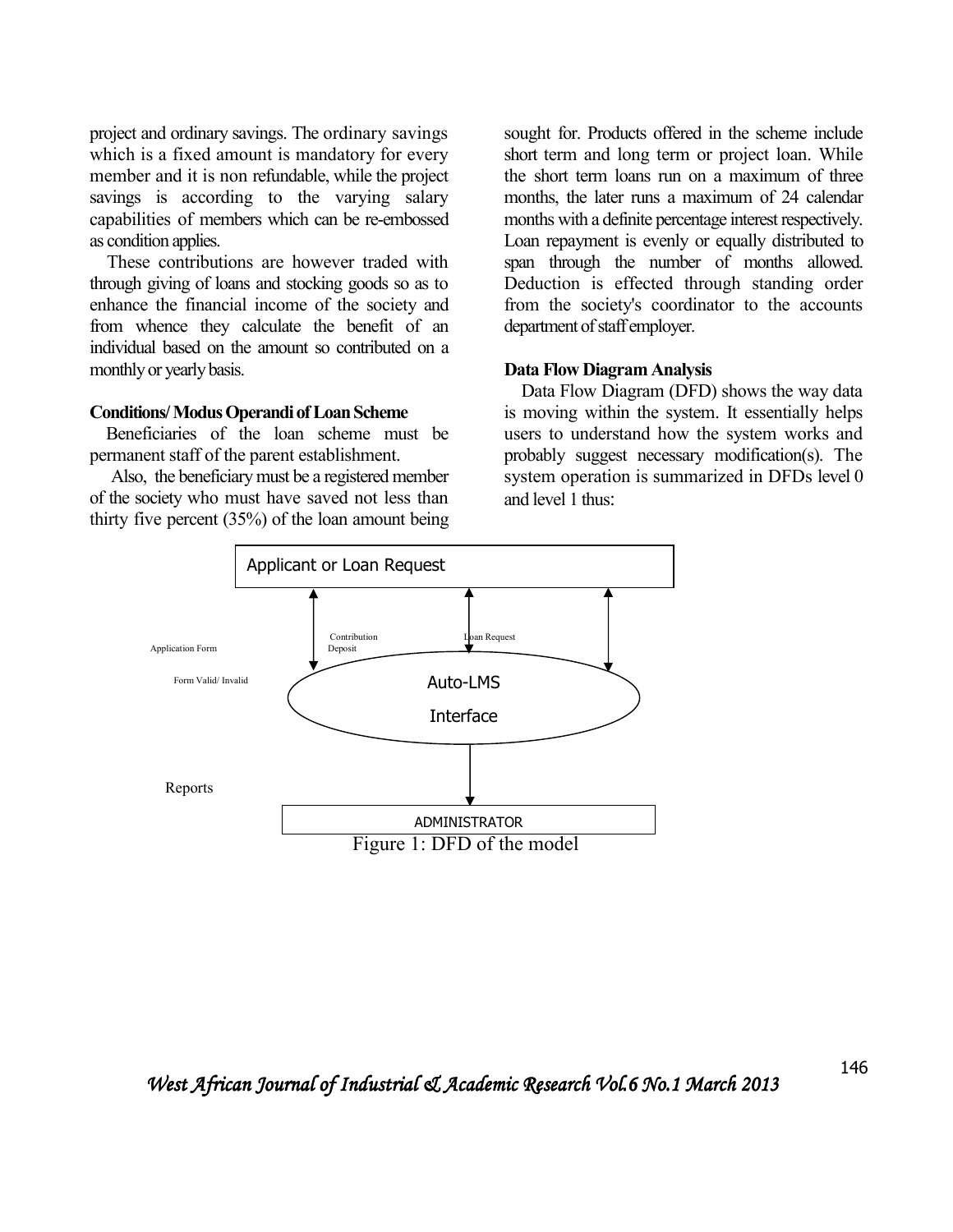This DFD is the block summarization of the steps of action involved in the system

showcasing the LMS interface as the central controller.



**Fig.2: Data Flow Diagram Level 1** 

147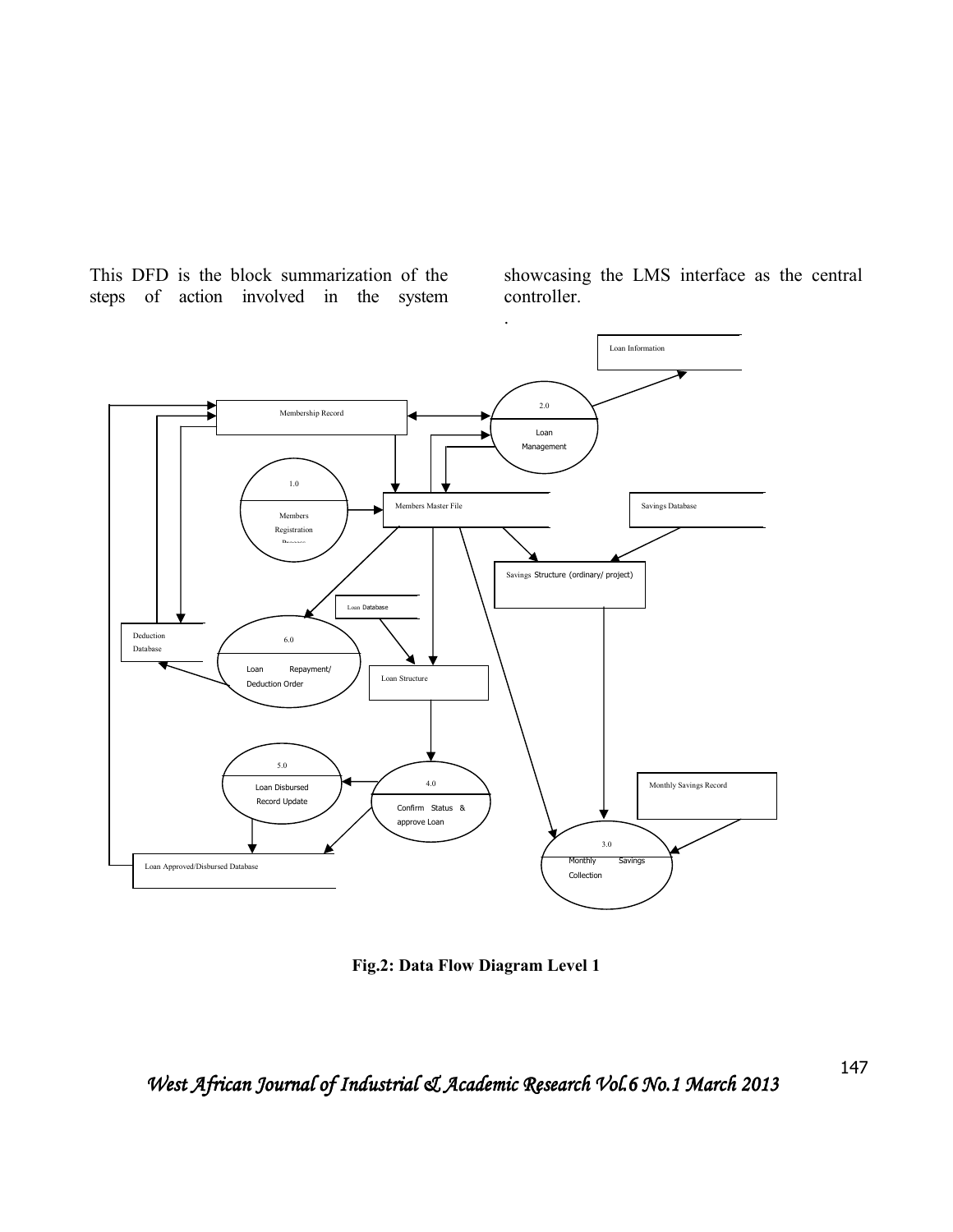The level 1 DFD elaborately described the stages of transaction processes involved in managing a loan facility. In detail, it undertakes the entire task of loan processing utilizing information contained in the member master file. Prospective benefiting member contribution (saving) status and product type being sort are ascertained before loan approval and disbursement is accordingly effected. Each complete and or waiting transaction(s) is captured and validated through appropriate module.

### **Discussions**

# *Basic Principles of Loan Scheme Operation*

a). Contract conditions form the basis for the contractual relationship. The conditions are used to generate planned records, which are required for processing loan receivables and payables later on.

b). Loans Management uses the status concept to reflect the various stages of the contract process (prospective customer through to conclusion of a contract).

c). In the loans area, central business partner management offers functions for assigning business partners to loans in specific roles (for example, main borrower or lender, guarantor, issuer).

You maintain the business partners in the same way as for the other Treasury areas.

d). Enter details for important real estate objects and other collateral in the system, including guarantees, pledged securities and encumbrances.

#### **Integrated Financial Accounting**

 The accounting processes for loans are supported within Loans Management. There are manual and automatic functions for generating debit items, and functions for transfer postings and portfolio valuation. In addition to keeping the sub-ledger, the component offers open item management. The relevant posting information is transferred to Financial Accounting via an interface. Incoming payments to the system is unable to assign to an appropriate

customer account are posted to rejection accounts, while advance payments and overpayments are posted to the relevant customer account. You can then process these payments manually using the incoming payment post-processing functions.

#### **Transaction Management**

 You can enter rudimentary data from prospective customers or concrete inquiries for specific contract conditions. The flexible condition structure allows you represent complex interest and repayment terms. The task of drawing up standard contracts is supported with predefined condition tables and reference loans. Once you have calculated the credit standing, assigned collateral and objects, and where appropriate, calculated the collateral value, you can add any missing information before you conclude the contract. Thereafter, you disburse the contract or consignment fully. Additional process security can be incorporated by linking release requirements to the process steps. A filed documents facility is available for managing all the documents relating to a loan.

#### **Implementation Resources**

 For proper system integration and alignment, the front end/GUI tool is **Visual Basic.net** framework ideal due to its object-oriented nature which uses event-driven concepts:

• To avail easy creation of graphical and userfriendly interface as a window-based system.

• To bring about interactivity by exploring the key features of Microsoft windows - Multiple Document Interface (MDI), Object Linking & Embedding (OLE) and Dynamic Data Exchange (DDE).

 Also, **SQL Server 2005** database architecture is used at the back end as a Relational Data Base Management System (RDBMS) used in primary data model for commercial data processing applications.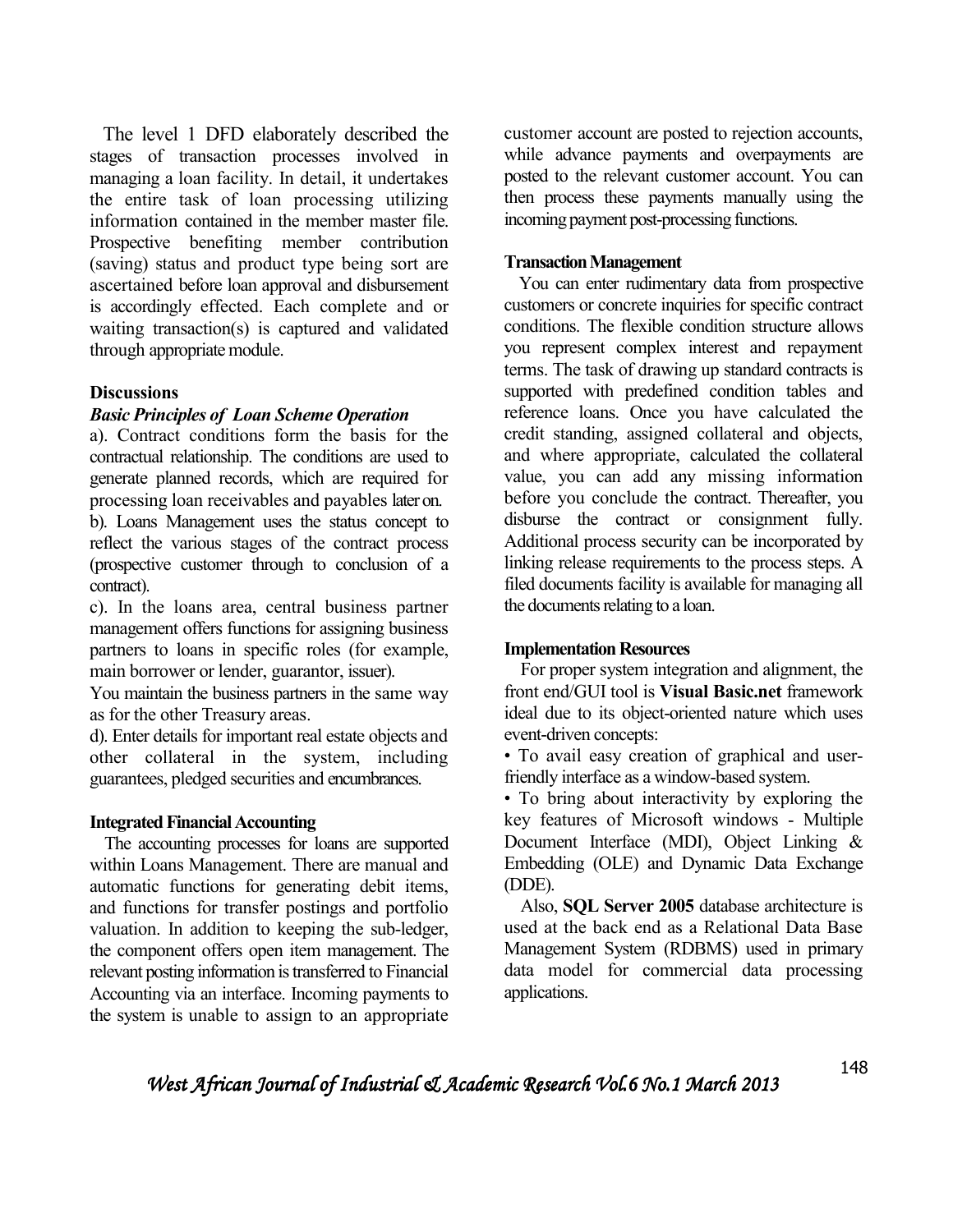It runs on Windows OS (2000, XP, Vista, Win. 7) environment at minimum and hardware requirement of any Pentium Processor, 128MB RAM with 40GB HDD at minimum.

## **User Interface**

 Usability of an application is greatly dependent on the interface. It is the link between the system

and users. Onu <sup>[4]</sup> asserts that the effectiveness of any system depends partly on how it relates with the user and partly on how robust it carries out all computations accurately. User interface is perhaps the most important aspect of an application and certainly the most visible, presenting the entire system at a glance.



 Fig. 4 above is a menu-driven highly interactive and user-friendly interface that insulates the user from the underlying technology.

# **Results**

 The system is bundled with enormous benefits outlined thus:

1). *Manages Loans More Effectively*: Loan Management System tracks loans payable or receivable from the application phase through daily processing and reporting. An Integrated system that allows you to accrue interest, make or receive payments and manage your loan portfolio.

# 2). *Find and search records of information with ease*:

 The system has the capacity of reporting information for decision making about members of the society, savings status and loan scheme facility among others. It accesses the data you need with an intuitive graphical user interface similar to the standard Microsoft Dynamics SL interface. Transactions are seamlessly integrated and posted to the accounting system under your control. It enables you to create your own reports or use one of the many standard report formats that come with the system.

3). *Put your information to work*: Track loans from the application process, through approval and processing with high efficiency.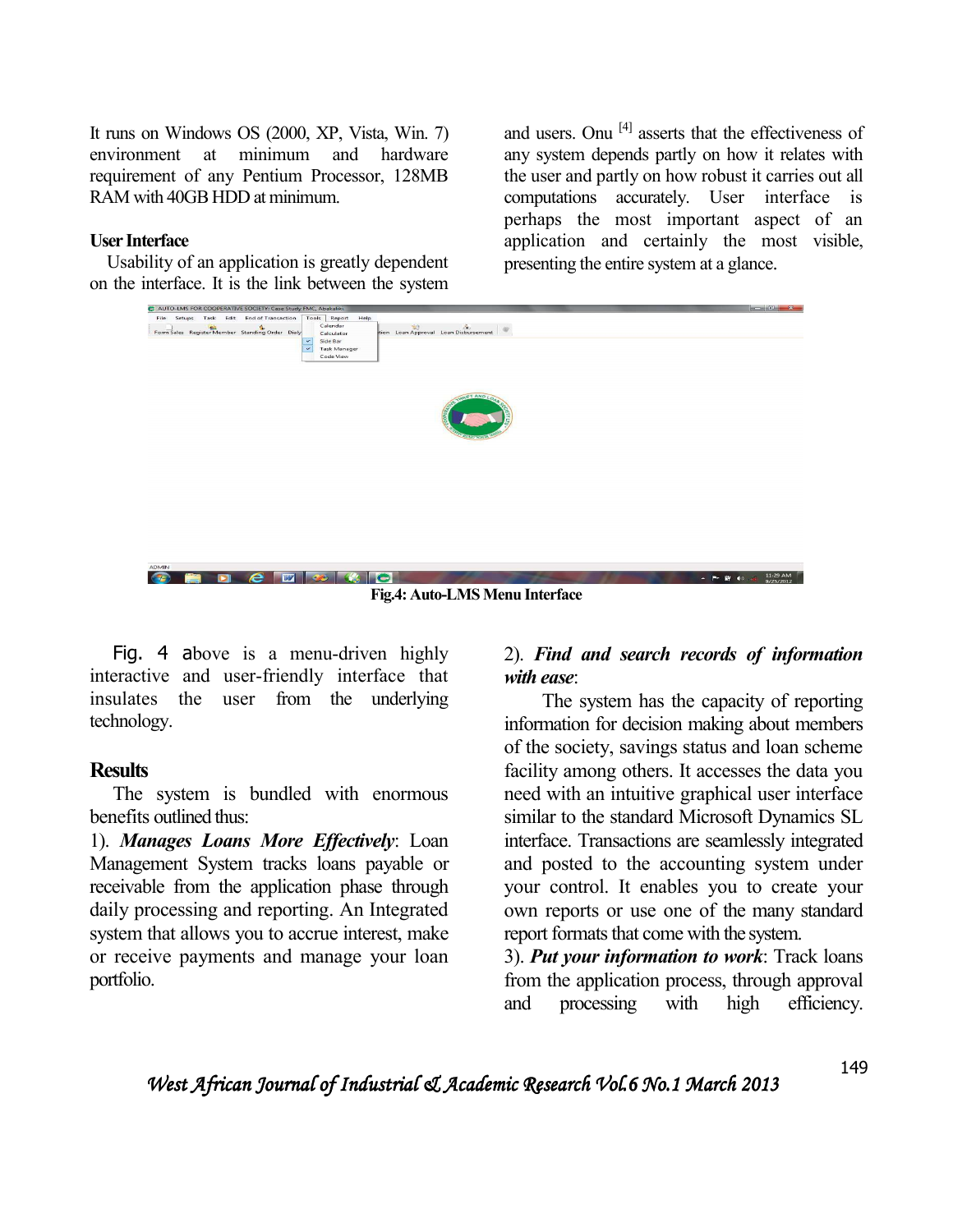| Membership ID<br>1001<br>$\overline{\phantom{a}}$ |                         |                    | Sumame:<br>Firstname:  | <b>Ude</b> | Department   | Clinical |                  |   |
|---------------------------------------------------|-------------------------|--------------------|------------------------|------------|--------------|----------|------------------|---|
| Loan Number<br>100                                |                         | Joe                |                        | Phone No.  | 08075875757  |          |                  |   |
|                                                   |                         |                    | Middle Name:           | $\Omega$   | File No      | 67676    |                  |   |
|                                                   | Payment<br>No           | Monthly<br>Payment | Cummulative<br>Payment | Balance    | Date Due     |          | Status           |   |
|                                                   |                         | 41667              | 41667                  | 958333     | Apr 03, 2012 |          | <b>UNCLEARED</b> |   |
|                                                   | $\overline{z}$          | 41667              | 83333                  | 916667     | May 03, 2012 |          | UNCLEARED        | Ξ |
|                                                   | $\overline{\mathbf{3}}$ | 41667              | 125000                 | 875000     | Jun 03, 2012 |          | <b>UNCLEARED</b> |   |
|                                                   | $\Delta$                | 41667              | 166667                 | 833333     | Jul 03, 2012 |          | <b>UNCLEARED</b> |   |
|                                                   | 5                       | 41667              | 208333                 | 791667     | Aug 03, 2012 |          | <b>UNCLEARED</b> |   |
|                                                   | 6                       | 41667              | 250000                 | 750000     | Sep 03, 2012 |          | <b>UNCLEARED</b> |   |
|                                                   | $\overline{z}$          | 41667              | 291667                 | 708333     | Oct 03, 2012 |          | <b>UNCLEARED</b> |   |
|                                                   | 8                       | 41667              | 333333                 | 666667     | Nov 03, 2012 |          | <b>UNCLEARED</b> |   |
|                                                   | 9                       | 41667              | 375000                 | 625000     | Dec 03, 2012 |          | <b>UNCLEARED</b> |   |
|                                                   | 10                      | 41667              | 416667                 | 583333     | Jan 03, 2013 |          | <b>UNCLEARED</b> |   |
|                                                   | 11                      | 41667              | 458333                 | 541667     | Feb 03, 2013 |          | <b>UNCLEARED</b> |   |
|                                                   |                         |                    |                        | m.         |              |          |                  |   |

Fig**.1: Loan Repayment Schedule Report for a Beneficiary**

 Assess fees for late payment or write off balances as necessary. Loan Management System will generate amortization schedules; automatically allocate payments between principal and interest, and print checks, payment receipts, or statements.

4). *Integrate powerfully*: Highly dynamic in terms of exchanging records of members. Empower your business by combining the Loan Management System with the general ledger, personal ledger and accounts repayment or deduction modules, ensuring accuracy while reducing redundant data entry.

# **Performance and Capacity Planning**

 Ensuring optimal performance of automated systems is critical to customer satisfaction and profit maximization. Achieving optimal

performance is not one-time event, since automation creates on-going, shifting loads on your computing infrastructure.

 Therefore, to be proactive, it requires a means to both measure performance and plan sufficiently for the future so that your computing infrastructure will meet the demand of automation. Effective performance management and capacity planning for an automated system depends greatly on the ability to understand the system in terms customer orders received per day/week/month/year as well time spent processing an order.

 Moreover, understanding an existing business activity trends, as well as the timing of new products launches or sales and marketing promotions, will help in anticipating plans for increased computing workloads. For a better insight, evaluate such critical questions as: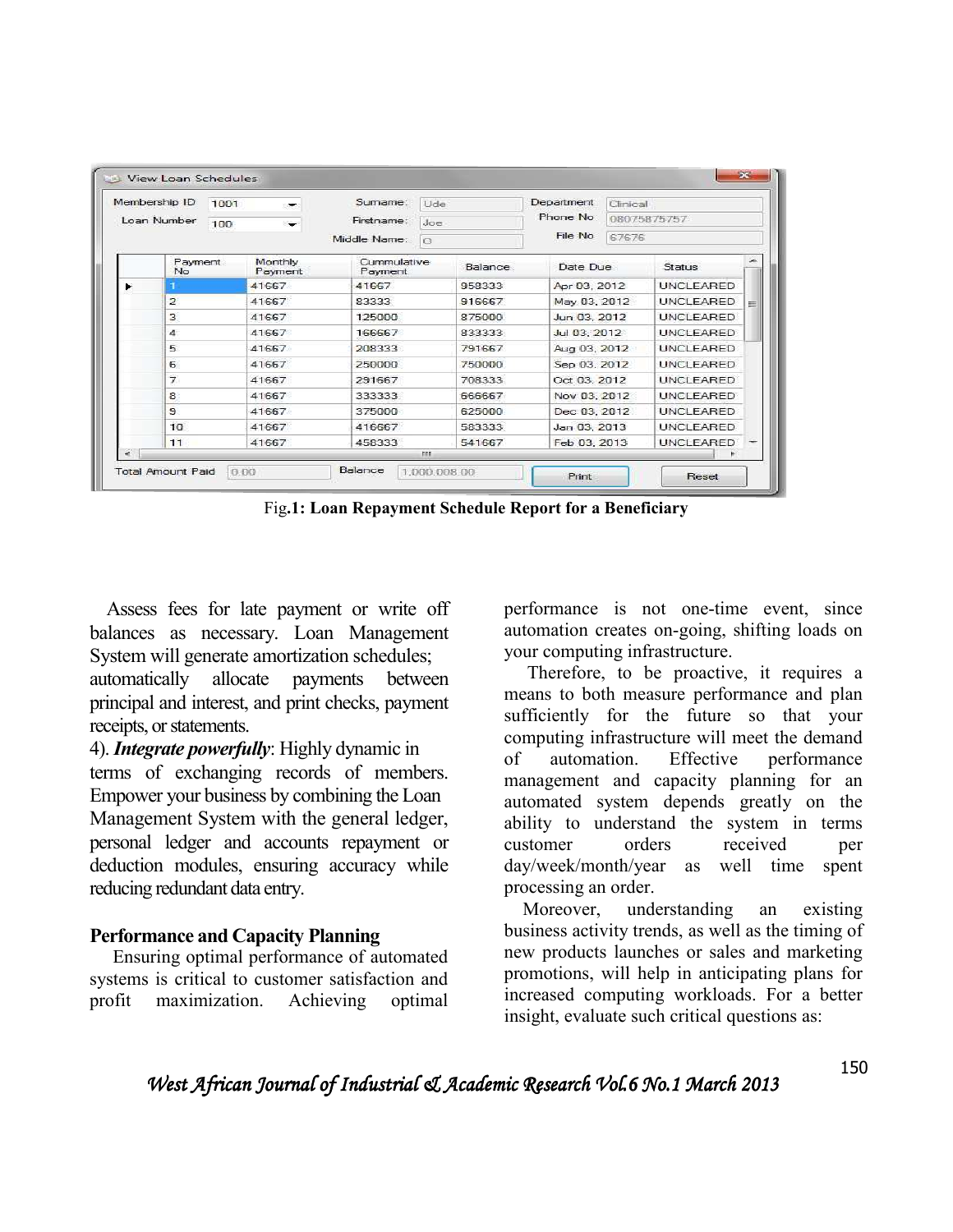- Do your performance management and capacity planning processes enable you to identify if performance problems are rooted in unanticipated business activity (i.e. demand for product, new product launch, and sales promotion)?
- Can you correlate your business activity to both computing resource requirements and response time requirements?

# **Security Support**

 Security is a critical component of not only an automated system but for all applications, either software or hardware. This is primarily driven by these reasons:

- To make the users and other customers believe that they can transact with you on trust on a reliable system.
- Ensure that the use of automated system must not by any means compromise their financial or social relevance.

 Suitable security policies and practice should be based on the drivers for the automation, regulatory requirements that must be adhered to and other level of risk acceptable to the society. So, where automated applications are critical to financial and or business corporations, security violations will tantamount to loss of millions of funds. Hence, the obvious need for an end-to-end security that will be consistent with the demands of an automation process so as to avert security breach. Security system covers all layers of the automation environment especially the database.

 Apparently, automated system security can be considered in the perspectives of authentication, access control, data integrity and confidentiality. Unauthorized users are avoided through authentication process of both internal and external users. It is also vital to create enforceable access control across the automated system architecture. Modify access control from both a user and administrator perspective considering controls on legacy system on which the automated device relies upon.

 Accuracy of data, relevance and timely delivery characterize data integrity. Virus protections using firewalls technologies create adequate measure for securing and validating data from malicious mix.

# **Conclusion**

 With utmost amazement, the realities of ICTs, the rich potentials of VB.net and SQL Server-2005, created a credible and viable alternative for managing loan scheme facility. Auto-LMS is indeed a concept of the now, a swift change in routine cultural loan practices.

A pragmatic system bundled with several competent capabilities. The underlying technologies and software engineering principles created a broad door of transition to a world of accurate and/or error-free computations, errorproof operations, onscreen transactions/report generation, and fast retrieval of records.